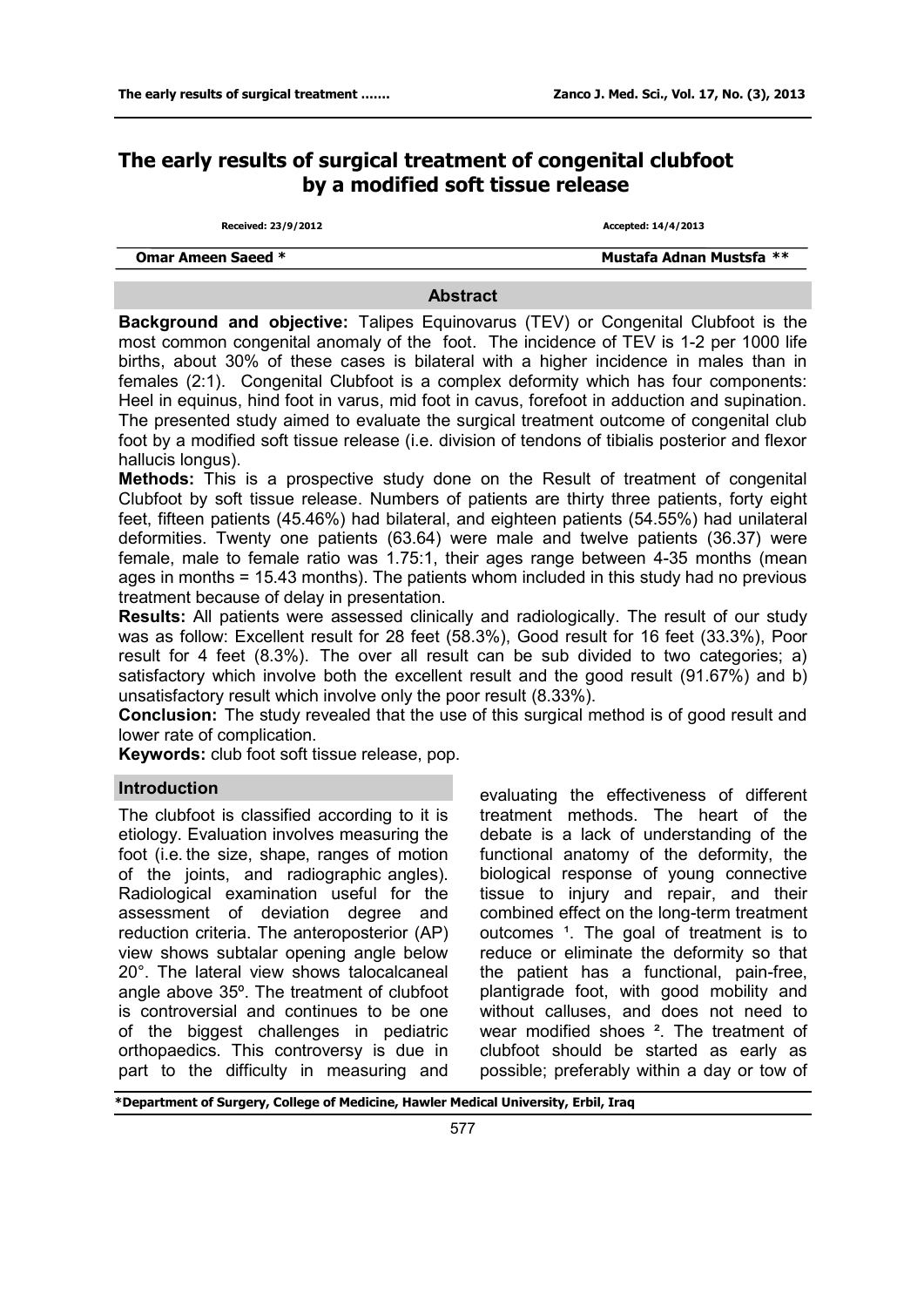birth. This consists of non surgical method by repeated manipulation and adhesive strapping which maintain correction; resistant cases will declare themselves after 8 to 12 weeks of serial manipulation and casting <sup>3</sup>. Another method of treatment is surgical intervention, and the objectives of surgical treatment are (i) the complete release of the joint tethers (capsular and ligamentous contractures and fibrotic bands) and (ii) lengthening of tendons so that the foot can be positioned normally without undue tension <sup>4</sup>. the Aim of Study is :

1. To evaluate the surgical treatment outcome of congenital club foot by a modified soft tissue release (i.e. division of tendons of tibialis posterior and flexor hallucis longus).

2. To compare this method with other surgical methods used in treatment of congenital clubfoot.

3. To show the benefits in this method that it needs less extensive dissection and shorter time of surgery; in consequence less soft tissue injury, contractures, fibrosis and other complications.

## **Methods**

This is a prospective study done in Erbil teaching hospital and private hospital on the Result of treatment of congenital Clubfoot by soft tissue release. The patients recruited and treated over ten months (August 2008 to June 2009).

-Number of patients are thirty three patients, forty eight feet, fifteen patients (45.46%) had bilateral, and eighteen patients (54.55%) had unilateral deformities. Twenty one patients (63.64) were male and twelve patients (36.37) were female, male to female ratio was 1.75:1, their ages range between 4-35 months (mean ages in months = 15.43 months).

-The patients whom included in this study had no previous treatment because of delay in presentation and four patients (12.13%) had associated congenital anomaly in the form of DDH (which treated conservatively).

-The feet were graded according to Dimeglio's grading system<sup>5</sup>, nine feet (18.75) was grade II and thirty nine feet (81.25) was grade III. We exclude Grade I because it is mild or postural, not requiring surgery and Grade IV because of no available cases.

Dimeglio's grading system depends on evaluation of equinus and varus

- **Equinus:**<br>1- (0) (-20□) ( mild ) Grade I 20%
- 2-  $(20\Box) (0\Box)$  (moderate) Grade II 33%
- 3- (45⁰) (20⁰) ( severe ) Grade III 35%
- 4-  $(90\Box)$   $(45\Box)$  ( very severe) Grade IV 12%

**Varus:**

# $(0) - (-20^0)$  (mild)

 $(20 \Box) - (0^0)$  (moderate)

 $(45\Box) - (20^0)$  (severe)

$$
(90)
$$
 –  $(450)$  (very severe) <sup>5</sup>

**Inclusion Criteria:**

1.Patients of both sexes.

- 2.Unilateral and bilateral cases.
- 3.Age between 3months to 36 months.

4.Grade II and Grade III cases according to Dimeglio's grading system.<sup>5</sup>

Associated congenital anomaly like DDH.

### **Exclusion Criteria:**

1. Age below 3 months and above 36 months.

2. Grade I and grade IV cases according to Dimeglio's grading system.

3. Associated congenital anomalies like arthrogryposis, tibial deficiency, meningocele and constriction rings.

4. Traumatic clubfoot.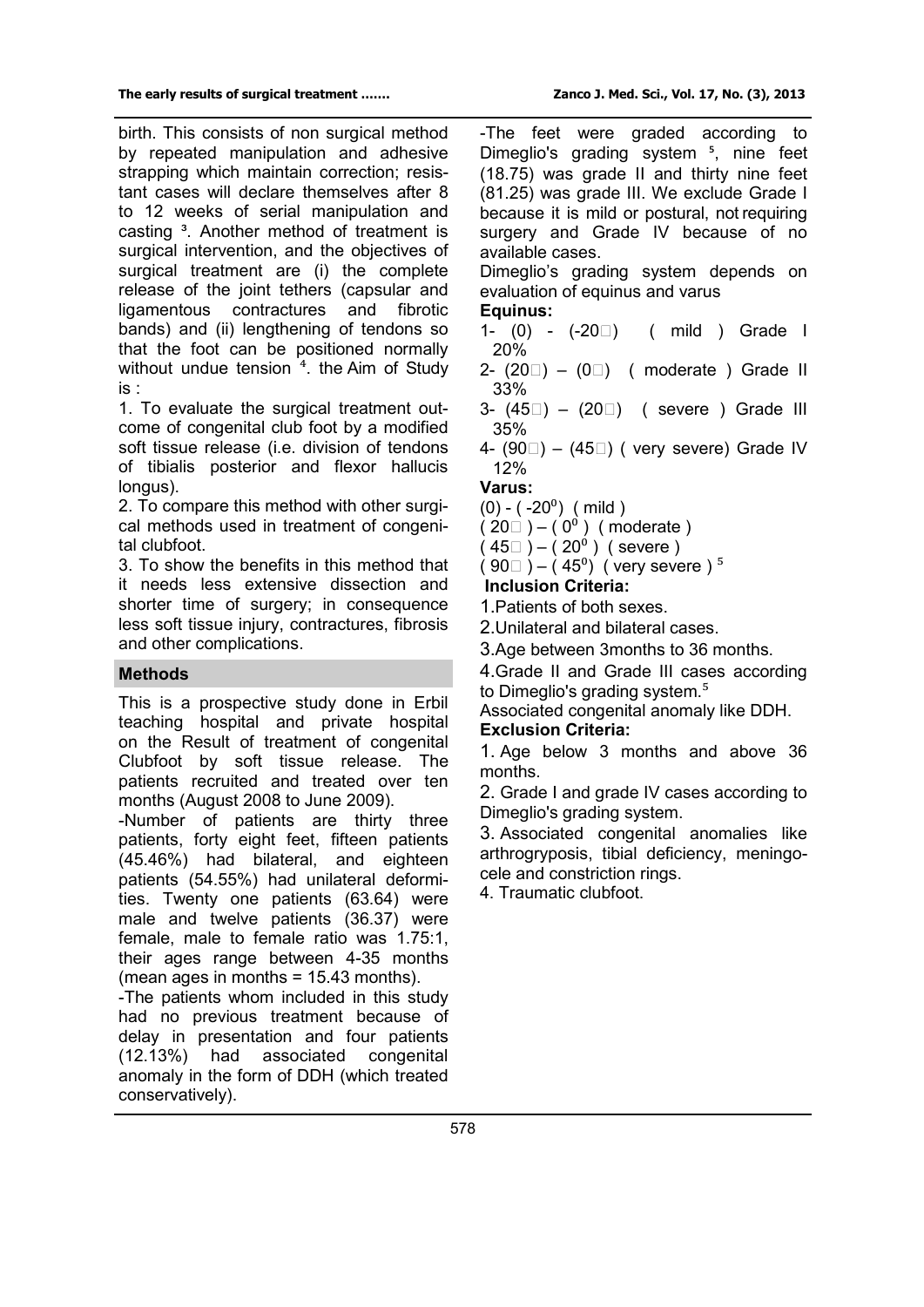#### **Results**

1. Male to female ratio was 1.75:1, their ages range between 4-35 months, the statistics shown in Table 1.

#### **Table 1:** Age group statistics

| Mean                      | 15.51515152 |
|---------------------------|-------------|
| <b>Standard Error</b>     | 1.451306368 |
| Median                    | 14          |
| Mode                      | 14          |
| <b>Standard Deviation</b> | 8.337120352 |
| Minimum                   | 4           |
| Maximum                   | 35          |
|                           |             |

The feet were graded according to (Dimeglio's grading system)□, nine feet (18.75%) was grade II and thirty nine feet (81.25%) was grade III. We exclude Grade I because it is mild or postural, not requiring surgery and Grade IV because of no available cases.

- All patients were assessed radiologically Table 3 and clinically according to Beatson and Pearson criteria of assessment of the results, our treatment were as follows:

**1. Excellent**- Normal function and appearance.

**2. Good**- Normal function with a plantigrade foot, no fixed deformity and the ability to dorsiflex and evert the foot to the neutral position (it is differ from excellent feet only in appearance).

3. **Poor**- Activity limited in any way; residual fixed deformity, such as hindfoot equinus, heel inversion, forefoot adduction, varus; inability to dorsiflex and evert the foot to the neutral position 1.

The result of our study was as follow Table 4:

1. Excellent result for 28 feet (58.3%).

2. Good result for 16 feet (33.3%).

3. Poor result for 4 feet (8.3%), these feet were classified as poor result because they developed residual deformity in form of forefoot adduction and the cause was improper application of corrective cast.

The result of age group (0-6 months) from our sample was all of them excellent, and for age group (7-12 months), ten feet was

of excellent result and five feet of good result, while for age group (13 months and above), thirteen feet was of excellent result, eleven feet of good result and four feet of poor result. This means that the younger the age the better the result. Table 4. Chi square tests shown in Table 5

**Table 2:** Radiological data.

|                       | X-ray AP | X-ray Lat. |
|-----------------------|----------|------------|
| No.                   | 48       | 48         |
| Mean                  | 34,69    | 40,52      |
| <b>Median</b>         | 35.00    | 41,00      |
| <b>Std. Deviation</b> | 5.211    | 4,895      |
| <b>Minimum</b>        | 20       | 25         |
| <b>Maximum</b>        | 45       | 48         |

**Table 3**: The out come of surgical treatments.

| Result    | <b>Frequency</b> | <b>Percent</b> |
|-----------|------------------|----------------|
| Excellent | 28               | 58.3           |
| Good      | 16               | 33.3           |
| Poor      |                  | 84             |
| Total     | 48               | 100.0          |

**Table 4**: Distribution of samples by age versus the result

**Result**

| Age<br>group in<br>months | No.<br>οf<br>feet | <b>Excellent</b> | Good      | Poor      |
|---------------------------|-------------------|------------------|-----------|-----------|
| 0-6                       | 5                 | $5(100\%)$       | $0(0\%)$  | $0(0\%)$  |
| $7-12$                    | 15                | 10(66.67%)       | 5(33.33%) | $0(0\%)$  |
| $13$ and<br>above         | 28                | 13(46.43%)       | 11(39.28) | 4(14.29%) |

### **Table 5:** chi - square tests

|                                 | x     | df |       |
|---------------------------------|-------|----|-------|
| Pearson Chi-Square              | 6.244 |    | 0.182 |
| Likelihood                      | 8.551 | 4  | 0.073 |
| Linear-by-linear<br>Association | 5.522 |    | 0.019 |
| No. of valid cases              | 48    |    |       |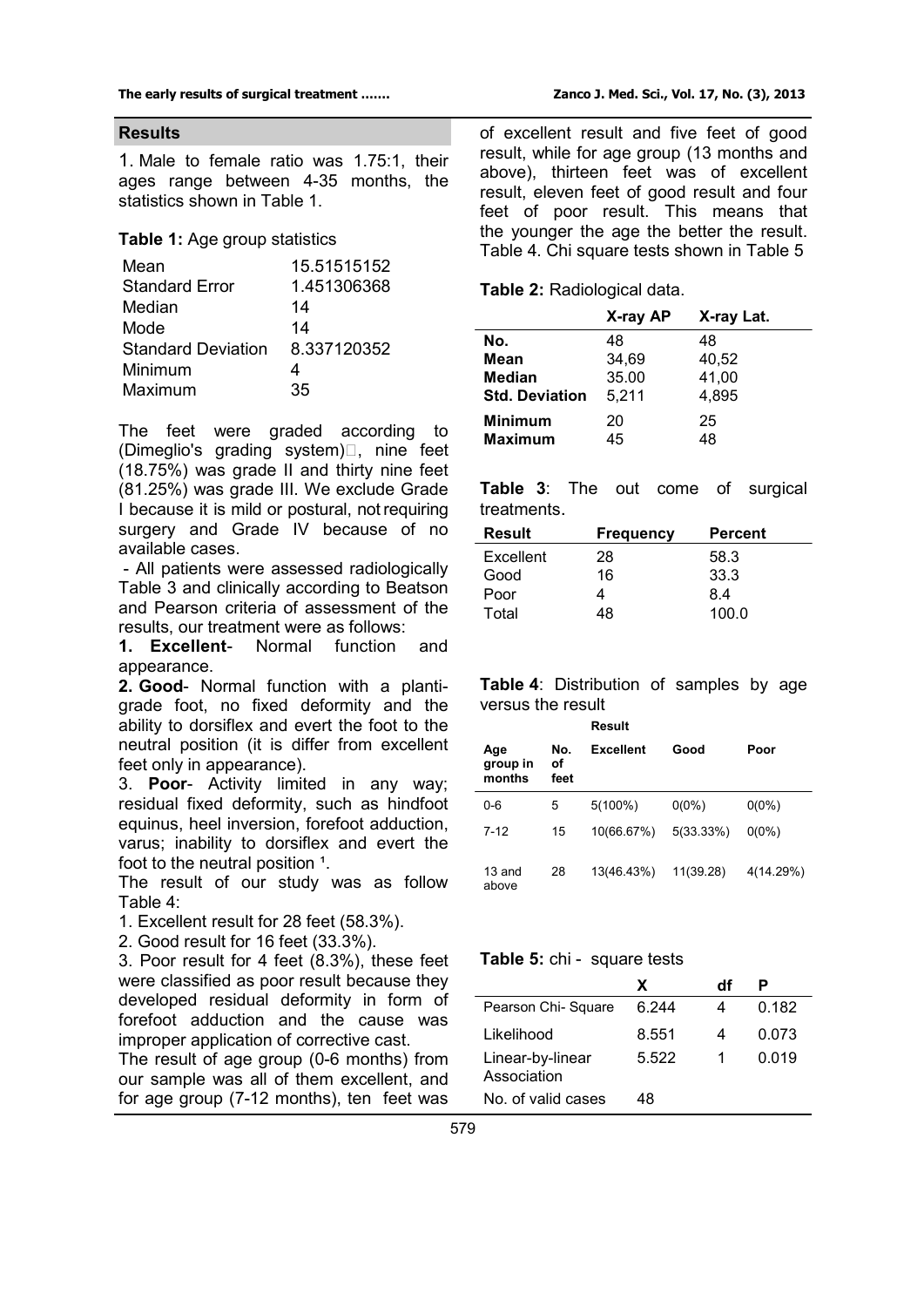#### **Discussion**

Talipes Equinovarus (TEV) or Congenital Clubfoot is the most common congenital anomaly of foot. The treatment of clubfoot is controversial and continues to be one of the biggest challenges in pediatric orthopaedics. The goal of treatment of club foot is to reduce or eliminate the deformity so that the patient has a functional, painfree, plantigrade foot, with good mobility and without calluses, and does not need to wear modified shoes. The treatment of TEV should be started as soon as possible from first or second day of life by conservative method. In our study we used surgical treatment (Posteromedial soft tissue release, Turco incision, lengthening of tendo-Achilles, posterior capsulotomy, talo-navicular ligament release and surgical release (i.e. division) of tendons of tibialis posterior and flexor hallucis longus) for cases were had been delayed in presentation. In our study we treat thirty three patients, forty eight feet, nine of them were of grade II and thirty nine of them were grade III, we got a satisfactory result, which involves both the excellent result and the good result in forty four feet (91.67%) and unsatisfactory result which involve only the poor result in only four feet (8.33%). This result is similar to that mentioned by H.Yamamoto *et al* 1994⁶, from Tokyo Medical and Dental University, Japan, whom did a study on nineteen patients, twenty four club feet with a similar operative technique a part from Z-lengthening of tibialis posterior tendon and flexor hallucis longus tendon instead of dividing it, with insertion of a Kirschner wire through the talus to the first metatarsal transfixing the talonavicular joint. In another study (done by A. J. Harrold, C. J. Walker in St. mary's Hospital, Harrow road, London,  $1983)^{(7)}$ on fifteen feet which treated by soft tissue release (i.e by Z-lengthening of tibialis posterior tendon and flexor hallucis longus tendon, but without fixation of talonavicular joint by Kirschner wire), the satisfactory result was 80%. In another study (done

by E. Ippolito *et al* 2003)<sup>8</sup>, Investigation performed at the Department of Orthopaedic Surgery, University of Rome, Rome, Italy), they did study on two groups, the first group which included thirty tow patients (forty seven feet) was treated conservatively with limited posterior release, the satisfactory result was 43 %, the second group which included thirty tow patients (forty nine feet) was treated surgically, the operative technique was performed according to the method described by Codivilla, and later modified by Turco⁵, the satisfactory result was

#### **Conclusion**

#### 78%.

For cases which had delayed in presentation beyond 3 months of age or for resistant cases (which declare them selves after 8-12 successive casting and manipulation) the best treatment is by surgical intervention through a posteromedial incision and soft tissue release (i.e division) of contracted tendons and ligaments. The younger the age of the patient the better the result. We recommend that the treatment should be started as early as possible. We recommend the use of this method in surgical intervention for treatment of congenital club foot because it needs less extensive dissection and shorter time of surgery; in consequence less soft tissue injury, contractures, fibrosis and other complication. Application of corrective cast is a must even after the patient start to walk specially at nigh during

#### **References**

- 1. Beatson, T. R and Pearson, J. R . A Method of Assessing Correction in Club Feet. J. Bone and Joint Surgery British. 1996, 48-B(1): 40-9.
- 2. Loch miller C, Johnston D, Scott A, Risman M, Hecht JT . Genetic epidemiology study of idiopathic talipes equinovarus. Am J Med Genet. 1998;79: 90-6.
- 3. Apley AG . Apley's system of orthopedics and fracture. Eighth edition; London: Arnold, a member of the Hodder Headline Group. 2004: 488-9.
- 4. Turco VJ . Resistant congenital club foot one stage posteromedial release with internal fixation.